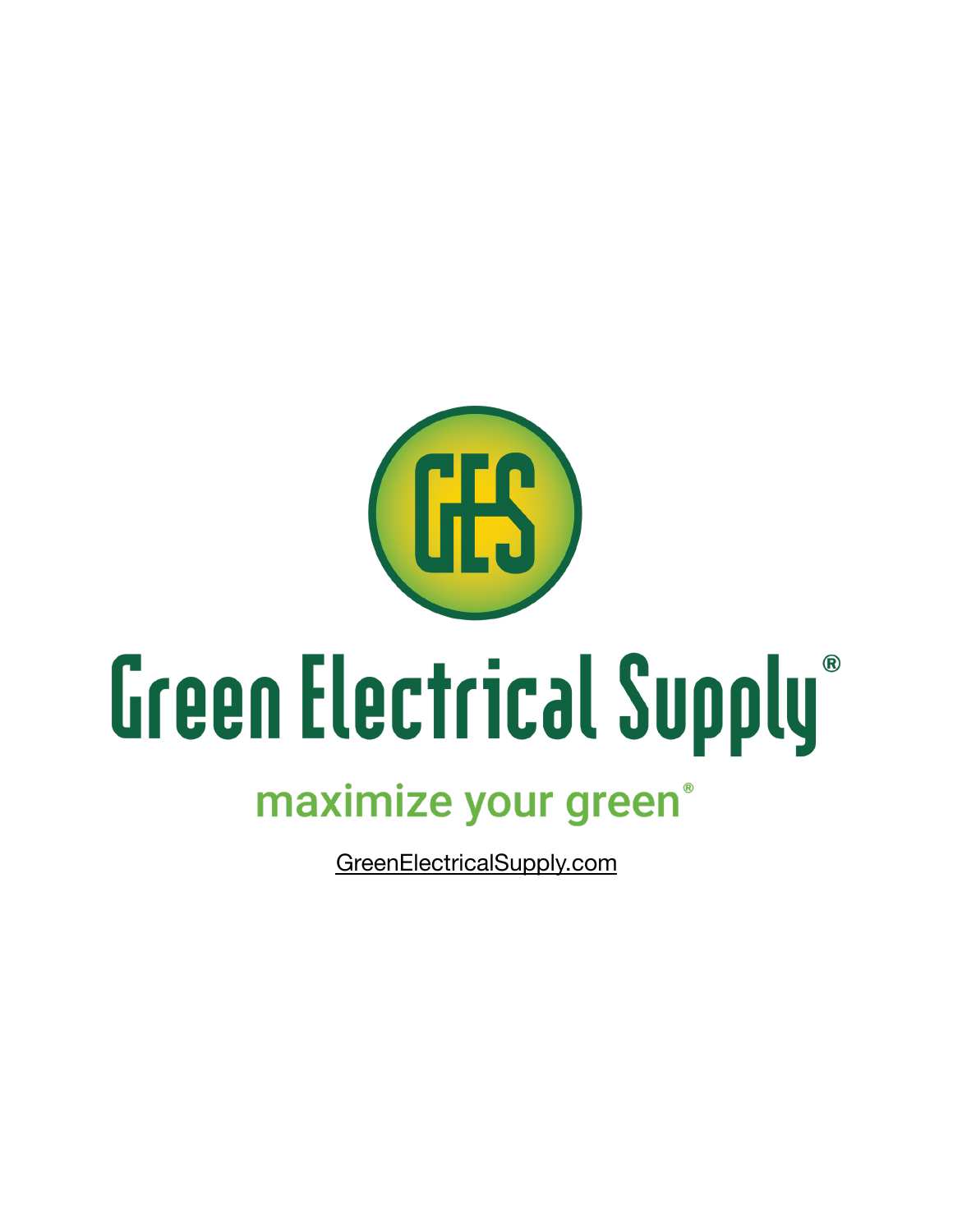

#### **KT-RKIT30PS-11RP-8CSC-VDIM POWER** RECTANGULAR POWER/CCT SELECTABLE LED LIGHT ENGINE **SELECT POWER SELECT**

**POWER**





11" Rectangular Power/CCT-Selectable LED Light Engine

#### **PRODUCT FEATURES**

- Power and CCT are selectable via DIP switches
- Operating temperature: –20ºC/–4ºF to 45ºC/113ºF
- L70 > 50,000 hours
- UL classified
- Meets FCC Part 15, Class B (consumer) limit
- Beam angle: 120º

#### **PERFORMANCE SPECIFICATIONS**

| <b>Catalog Number</b>      | Input Voltage | Dimming Type | Selectable Wattage Selectable CCT |        | <b>CRI</b> |          | <b>Total Lumens</b> System Efficacy |
|----------------------------|---------------|--------------|-----------------------------------|--------|------------|----------|-------------------------------------|
| KT-RKIT30PS-11RP-8CSC-VDIM | 120-277V      | $0 - 10V$    | <b>22W</b>                        | 3000K  | > 80       | 3.100 lm | 141 lm/W                            |
|                            |               |              |                                   | 3500K  | > 80       | 3.125 lm | 142 Im/W                            |
|                            |               |              |                                   | 4000K  | > 80       | 3,150 lm | 143 Im/W                            |
|                            |               |              |                                   | 5000K  | > 80       | 3,200 lm | 145 lm/W                            |
|                            |               |              | $29.5W*$                          | 3000K  | > 80       | 4.100 lm | 139 Im/W                            |
|                            |               |              |                                   | 3500K  | > 80       | 4,125 lm | 140 Im/W                            |
|                            |               |              |                                   | 4000K  | > 80       | 4,150 lm | $141$ $\text{Im/W}$                 |
|                            |               |              |                                   | 5000K* | > 80       | 4.200 lm | 142 Im/W                            |

 $\bullet$  THD:  $<$  20% • Dimming: 0–10V

• Minimum dimming level: 10%

• Pre-assembled; mounting accessories included

• Listed on Energy Star's CSD (Certified Subcomponent Database)

\* Default setting

**Note:** Color Uniformity: CCT (Correlated Color Temperature) range as per guidelines outlined in ANSI C78.377-2017



**RoH SECT**<br>SECTION

**POWER COLOR SELECT SELECT**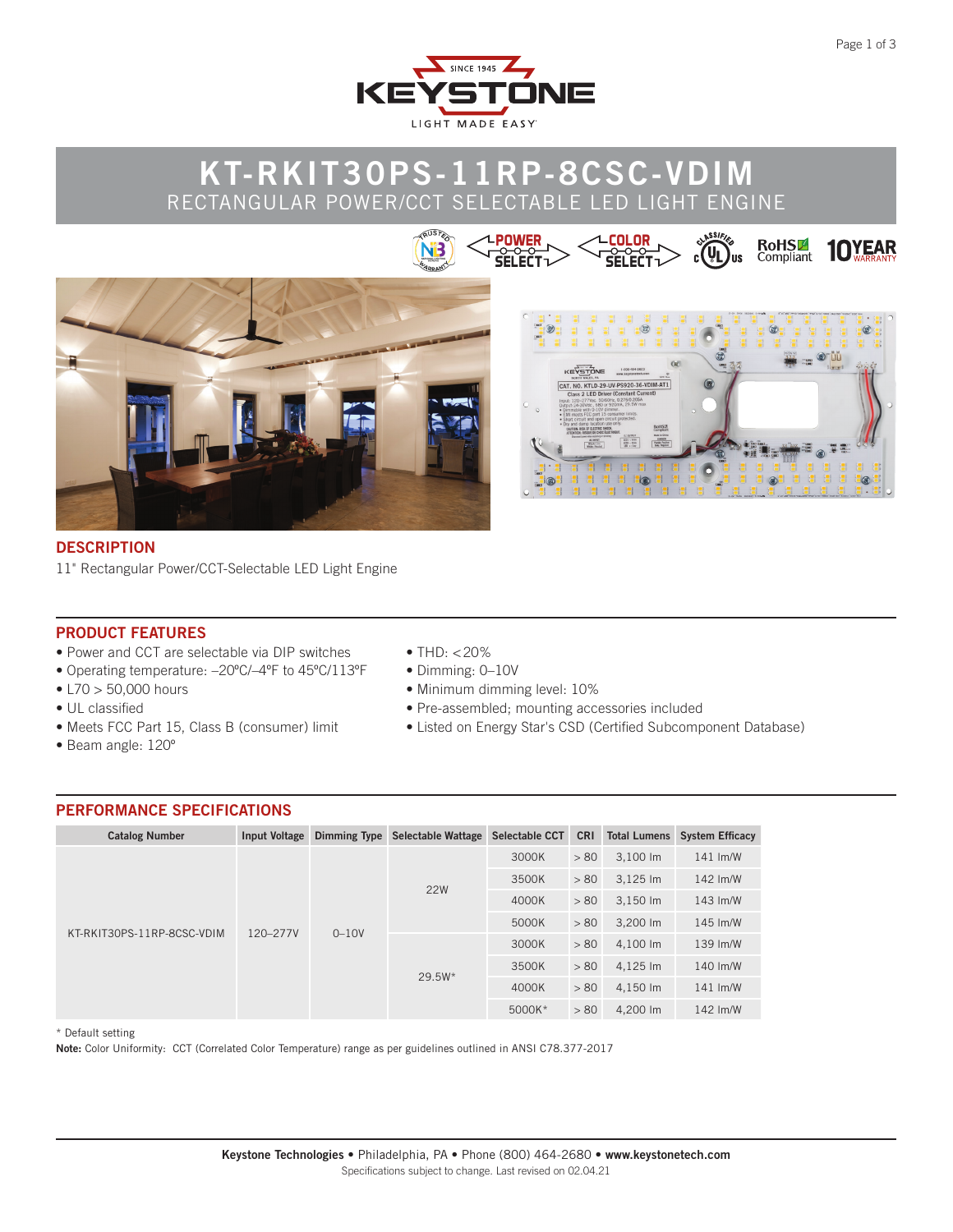

# **KT-RKIT30PS-11RP-8CSC-VDIM** RECTANGULAR POWER/CCT SELECTABLE LED LIGHT ENGINE

### **PHYSICAL SPECIFICATIONS**

**METAL PAN**  $-11.02"$  $\bullet$  0.18"  $\bullet$  2.36"  $0.48"$  $\frac{1}{1}$  -  $\frac{0.20}{1}$  $\circ$  $\Theta$  $\circ$  $\circ$  $\circ$  $\circ$  $\odot$  $\circ$  $\circ$ Ī  $\circ$ 1.10"  $\circ$   $\circ$  $\circ$  $\overline{1}$  - 3.93" 5.51" 1.38"  $\circ$  $\circ$  $\circ$  $\circ$  $\circledcirc$  $\circ$  $\circ$  $\circ$  $\circ$  $\circ$  $\circ$ ø 0.43" ø 0.17" ø 1.34" ø 0.16"





**LED DRIVER**



| <b>Dimensions</b>        |       |
|--------------------------|-------|
| Length                   | 3.74" |
| Width                    | 2.38" |
| Height                   | 1.26" |
| <b>Mounting (Length)</b> | 3.32" |
| <b>Mounting (Width)</b>  | 2.76" |